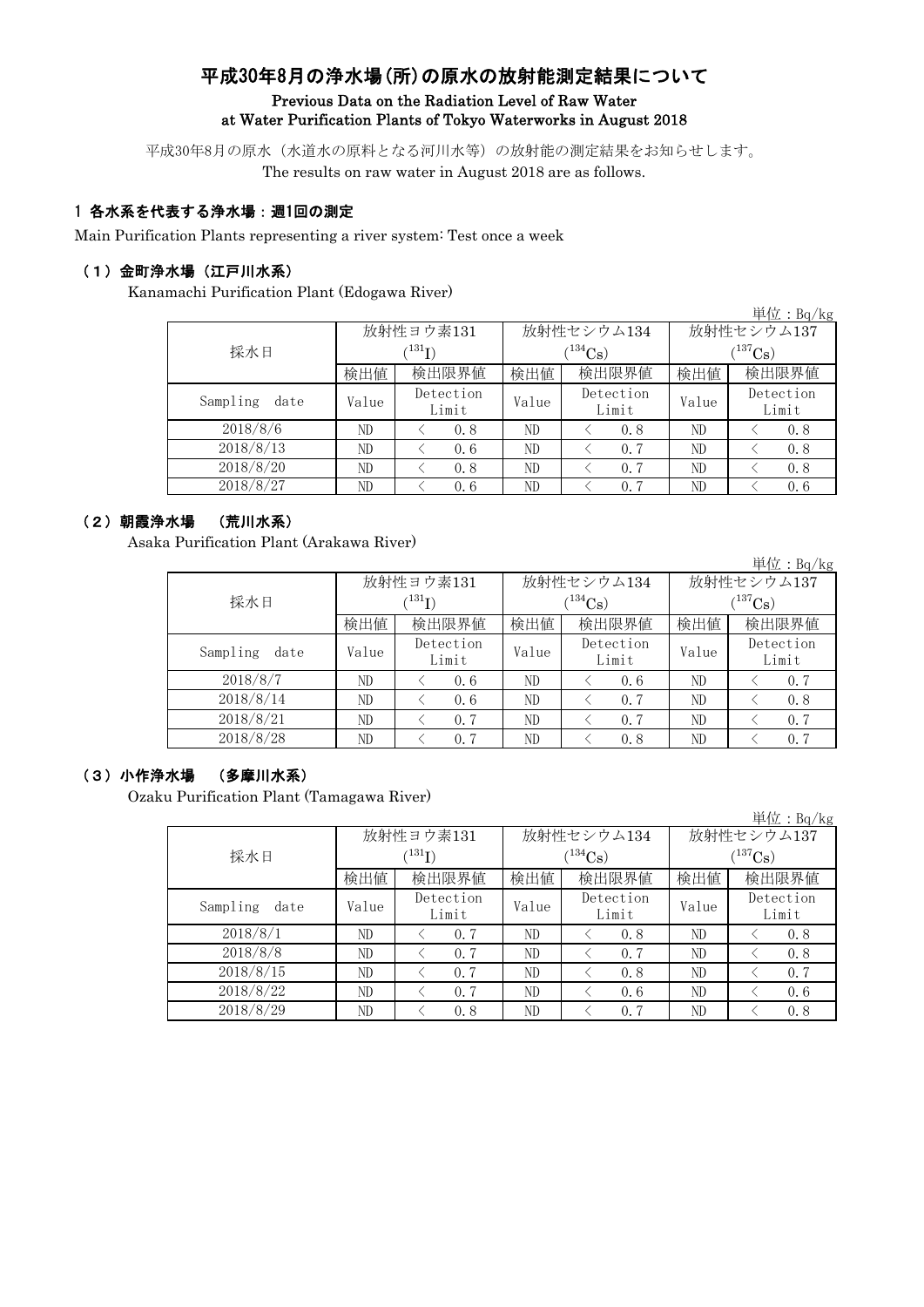## (4)東村山浄水場 (多摩川・荒川水系)

Higashi-murayama Purification Plant (Tamagawa・Arakawa River)

|                  |       |                            |       |                    |                       | 単位: Bq/kg          |  |
|------------------|-------|----------------------------|-------|--------------------|-----------------------|--------------------|--|
|                  |       | 放射性ヨウ素131                  |       | 放射性セシウム134         | 放射性セシウム137            |                    |  |
| 採水日              |       | $^{\prime131} \mathrm{I})$ |       | $(134)$ Cs         | $(^{137}\mathrm{Cs})$ |                    |  |
|                  | 検出値   | 検出限界値                      | 検出値   | 検出限界値              | 検出値                   | 検出限界値              |  |
| Sampling<br>date | Value | Detection<br>Limit         | Value | Detection<br>Limit | Value                 | Detection<br>Limit |  |
| 2018/8/2         | ND    | 0.8                        | ND    | 0.7                | ND                    | 0.7                |  |
| 2018/8/9         | ND    | 0.7                        | ND    | 0.6                | ND                    | 0.7                |  |
| 2018/8/16        | ND    | 0.7                        | ND    | 0.6                | ND                    | 0.8                |  |
| 2018/8/23        | ND    | 0.6                        | ND    | 0.6                | ND                    | 0.9                |  |
| 2018/8/30        | ND    | 0.7                        | ND    | 0.6                | ND                    | 0.7                |  |

## (5)長沢浄水場 (相模川水系)

Nagasawa Purification Plant (Sagamigawa River)

|                  |       |                        |       |                    |              | 単位: $Bq/kg$        |  |
|------------------|-------|------------------------|-------|--------------------|--------------|--------------------|--|
|                  |       | 放射性ヨウ素131              |       | 放射性セシウム134         | 放射性セシウム137   |                    |  |
| 採水日              |       | $\rm \langle ^{131}I)$ |       | $(134)$ Cs         | $(^{137}Cs)$ |                    |  |
|                  | 検出値   | 検出限界値                  | 検出値   | 検出限界値              | 検出値          | 検出限界値              |  |
| Sampling<br>date | Value | Detection<br>Limit     | Value | Detection<br>Limit | Value        | Detection<br>Limit |  |
| 2018/8/3         | ND    | 0.7                    | ND    | 0.7                | ND           | 0.7                |  |
| 2018/8/10        | ND    | 0.7                    | ND    | 0.8                | ND           | 0.6                |  |
| 2018/8/17        | ND    | 0.7                    | ND    | 0.8                | ND           | 0.7                |  |
| 2018/8/24        | ND    | 0.8                    | ND    | 0.7                | ND           | 0.8                |  |
| 2018/8/31        | ND    | 0.7                    | ND    | 0.6                | ND           | 0.7                |  |

## 2 その他の主要浄水場:概ね月1回の測定

Other Main Purification Plants: Test mostly once a month

|                     |                            |                  |       |                                   |                |                            |                            | 単位:Bq/kg           |
|---------------------|----------------------------|------------------|-------|-----------------------------------|----------------|----------------------------|----------------------------|--------------------|
| 浄水所                 | 採水日<br>水源                  |                  |       | 放射性ヨウ素131<br>$(^{131}\mathrm{I})$ |                | 放射性セシウム134<br>$(^{134}Cs)$ | 放射性セシウム137<br>$(^{137}Cs)$ |                    |
|                     |                            |                  | 検出値   | 検出限界値                             | 検出値            | 検出限界値                      | 検出値                        | 検出限界値              |
| Monitoring<br>point | Water<br>resource          | Sampling<br>date | Value | Detection<br>Limit                | Value          | Detection<br>Limit         | Value                      | Detection<br>Limit |
| 三郷<br>Misato        | 江戸川水系<br>Edogawa<br>River  | 2018/8/8         | ND    | 0.7<br>$\lt$                      | ND             | 0.7<br>$\langle$           | ND                         | 0.8<br>$\langle$   |
| 三園<br>Misono        | 荒川水系<br>Arakawa<br>River   | 2018/8/8         | ND    | 0.8<br>$\lt$                      | ND             | 0.7<br>$\langle$           | ND                         | 0.8<br>$\langle$   |
| 境<br>Sakai          | 多摩川水系<br>Tamagawa<br>River | 2018/8/8         | ND    | 0.7<br>$\langle$                  | N <sub>D</sub> | 0.6<br>$\langle$           | ND                         | 0.7<br>$\langle$   |
| 砧<br>Kinuta         | 多摩川水系<br>Tamagawa<br>River | 2018/8/8         | ND    | 0, 6<br>$\langle$                 | ND             | 0.4<br>$\langle$           | ND                         | 0.5<br>$\langle$   |
| 砧下<br>Kinutashimo   | 多摩川水系<br>Tamagawa<br>River | 停止中              |       |                                   |                |                            |                            |                    |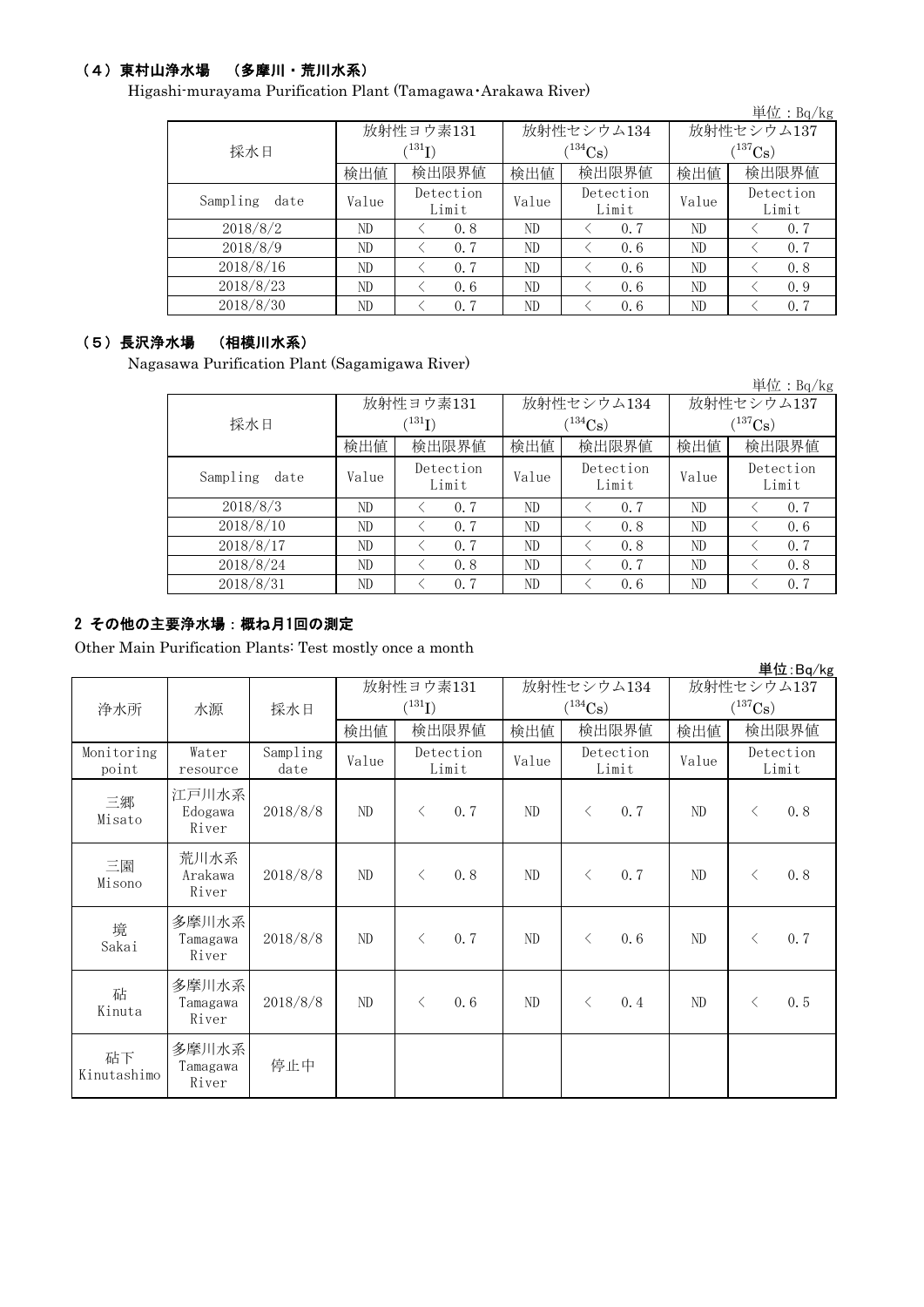## 3 多摩地区等の表流水・伏流水・浅井戸を水源とする浄水所:概ね月1回の測定

Water purification plants using surface water, subsoil water, or shallow well water in Tama Area: Test mostly once a month

| $\sqrt{3}$ ullaut Waltl $\gamma$<br>単位: Bq/kg |                  |                |                      |       |                                |                |                                |  |  |
|-----------------------------------------------|------------------|----------------|----------------------|-------|--------------------------------|----------------|--------------------------------|--|--|
|                                               |                  |                | 放射性ヨウ素131            |       | 放射性セシウム134                     | 放射性セシウム137     |                                |  |  |
| 浄水所                                           | 採水日              | 検出値            | $(^{131}I)$<br>検出限界値 | 検出値   | $(^{134}\mathrm{Cs})$<br>検出限界値 | 検出値            | $(^{137}\mathrm{Cs})$<br>検出限界値 |  |  |
| Monitoring point                              | Sampling<br>date | Value          | Detection<br>Limit   | Value | Detection<br>Limit             | Value          | Detection<br>Limit             |  |  |
| 戸倉<br>Tokura                                  | 2018/8/6         | ND             | 0.8<br>$\langle$     | ND    | 0.5<br>$\langle$               | ND             | 0.8<br>$\lt$                   |  |  |
| 乙津<br>Ottsu                                   | 2018/8/6         | ND             | $\langle$<br>0.6     | ND    | 0.6<br>$\langle$               | ND             | $\langle$<br>0.6               |  |  |
| 深沢<br>Fukasawa                                | 2018/8/6         | ND             | $\langle$<br>0.6     | ND    | $\langle$<br>0.9               | ND             | $\langle$<br>0.8               |  |  |
| 日原<br>Nippara                                 | 2018/8/14        | ND             | $\langle$<br>0, 5    | ND    | $\langle$<br>0.4               | ND             | 0.5<br>$\lt$                   |  |  |
| 氷川<br>Hikawa                                  | 2018/8/14        | ND             | 0.9<br>$\langle$     | ND    | 0.8<br>$\langle$               | ND             | 0.8<br>$\langle$               |  |  |
| 棚沢<br>Tanasawa                                | 2018/8/20        | N <sub>D</sub> | 0.5<br>$\langle$     | ND    | 0.5<br>$\langle$               | N <sub>D</sub> | 0.7<br>$\lt$                   |  |  |
| 大丹波<br>0taba                                  | 2018/8/20        | ND             | 0.7<br>$\langle$     | ND    | $\langle$<br>0.7               | ND             | $\langle$<br>0.9               |  |  |
| 小河内<br>Ogouchi                                | 2018/8/21        | ND             | 0.7<br>$\langle$     | ND    | 0.7<br>$\langle$               | ND             | 0.7<br>$\lt$                   |  |  |
| ひむら<br>Himura                                 | 2018/8/21        | ND             | 0.7<br>$\langle$     | ND    | $\langle$<br>0.6               | ND             | $\langle$<br>0.6               |  |  |

## <表流水を水源とする浄水所> <surface water>

#### <伏流水を水源とする浄水所> <subsoil water>

|                       |                  |           |                                     |       |                    |            | 単位: Bq/kg             |
|-----------------------|------------------|-----------|-------------------------------------|-------|--------------------|------------|-----------------------|
|                       |                  | 放射性ヨウ素131 |                                     |       | 放射性セシウム134         | 放射性セシウム137 |                       |
| 浄水所                   | 採水日              |           | $(^{131}I)$                         |       | $(^{134}Cs)$       |            | $(^{137}\mathrm{Cs})$ |
|                       |                  | 検出値       | 検出限界値                               | 検出値   | 検出限界値              | 検出値        | 検出限界値                 |
| Monitoring point      | Sampling<br>date | Value     | Detection<br>Limit                  | Value | Detection<br>Limit | Value      | Detection<br>Limit    |
| 千ヶ瀬第二<br>Chigasedaini | 2018/8/2         | ND        | $\langle$<br>0.6                    | ND    | 0.7<br>$\langle$   | ND         | 0.7<br>$\langle$      |
| 御岳山<br>Mitakesann     | 2018/8/2         | ND        | 0.7<br>$\langle$                    | ND    | $\langle$<br>0.8   | ND         | 0.8<br>$\langle$      |
| 高月<br>Takatsuki       | 2018/8/13        | ND        | 0.8<br>$\langle$                    | ND    | $\langle$<br>0, 7  | ND         | 0.9<br>$\langle$      |
| 日向和田<br>Hinatawada    | 2018/8/14        | ND        | 0.8<br>$\langle$                    | ND    | $\langle$<br>0.6   | ND         | 0.9<br>$\langle$      |
| 成木<br>Nariki          | 2018/8/14        | ND        | 0.6<br>$\langle$                    | ND    | 0.8<br>$\langle$   | ND         | 0.7<br>$\lt$          |
| 二俣尾<br>Futamatao      | 2018/8/15        | ND        | 0.7<br>$\langle$                    | ND    | 0.7<br>$\langle$   | ND         | 0.7<br>$\langle$      |
| 沢井第一<br>Sawaidaiichi  | 2018/8/15        | ND        | 0.8<br>$\left\langle \right\rangle$ | ND    | $\langle$<br>0.8   | ND         | $\lt$<br>0.8          |